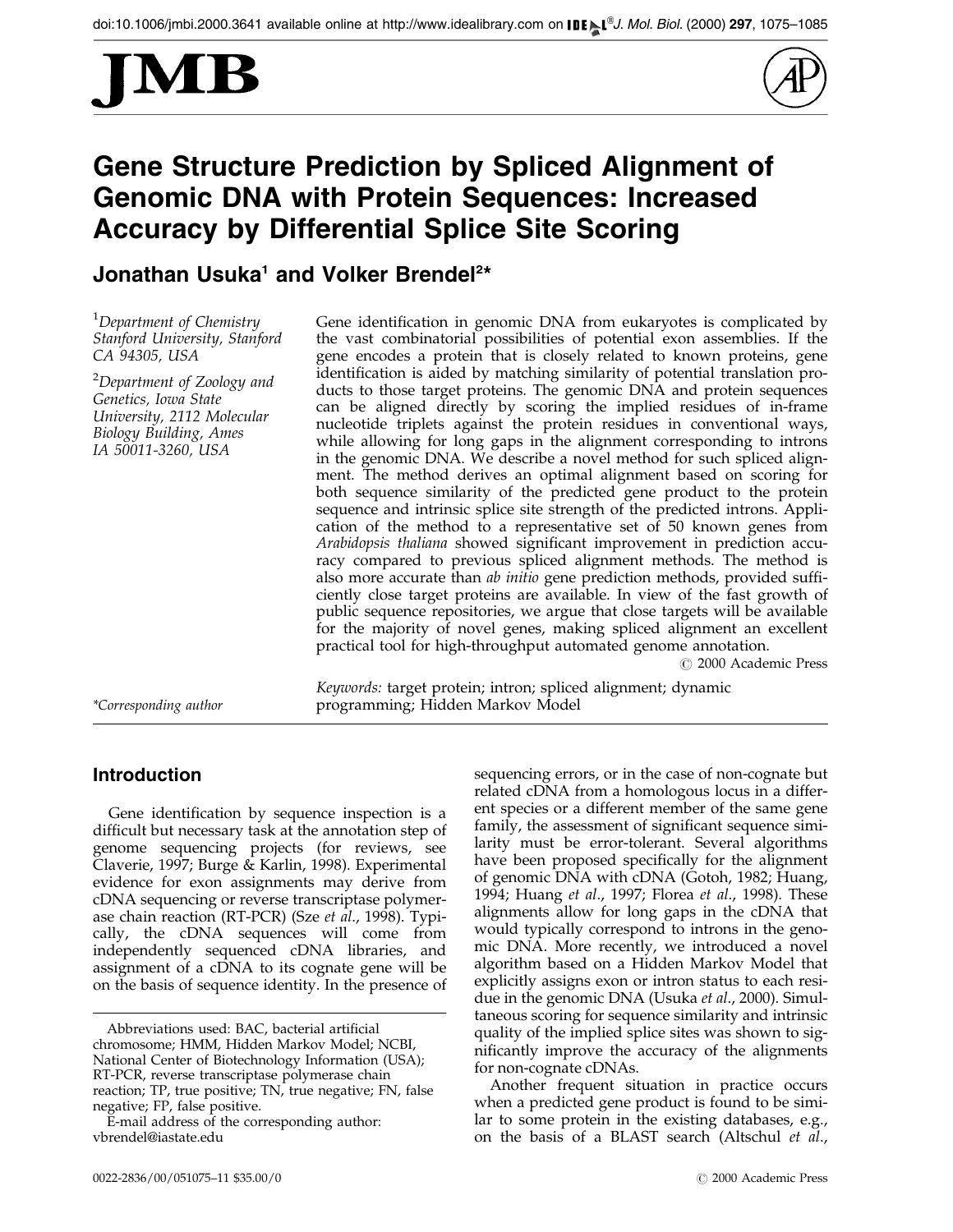1997). In that case, the gene prediction can often be confirmed or refined by a spliced alignment of the genomic DNA with the target protein [\(Gelfand](#page-10-0) et al., 1996). Several algorithms for such alignments have been proposed [\(States &](#page-10-0) Botstein, 1991[; Posfai](#page-10-0) & Roberts, 1992; Xu [et al](#page-10-0)., 1995; [Birney](#page-9-0) et al., 1996; [Gelfand](#page-10-0) et al., 1996; [Guan &](#page-10-0) Uberbacher, 1996; [Huang, 1](#page-10-0)996[; Huang &](#page-10-0) Zhang, 1996[; Rogozin](#page-10-0) et al., 1996; [Zhang](#page-10-0) et al., 1997; [Brown](#page-10-0) et al., 1998). Here, we extend our Hidden Markov Model for alignment of a genomic DNA with a cDNA or EST to accommodate matching of protein targets. We present the subroutine sahmtP (Spliced Alignment Hidden Markov Tool for Proteins) which implements a dynamic programming algorithm to efficiently calculate the optimal scoring alignment between a template DNA and a target protein sequence. The novelty in our approach compared to previous algorithms consists in the simultaneous assessment of the significance of the sequence alignment and the intrinsic quality of the implied splice sites.

We chose applications to sequence data from Arabidopsis thaliana illustration and evaluation of the algorithm for several reasons. First, there is a pressing need for automated genome annotation as the completion of the sequencing of the entire genome approaches [\(Meinke](#page-10-0) et al., 1998). Second, splice site prediction is well modeled specifically for this plant [\(Hebsgaa](#page-10-0)rd et al., 1996; [Kleffe](#page-10-0) et al., 1996; [Brendel](#page-10-0) & Kleffe, 1998). Third, the availability of an independently derived set of genes with known exon/intron structure allows unbiased performance comparisons for different algorithms. Extensions to gene identification in other organisms are assessed in the Discussion.

# Procedures

# Programs

We implemented our algorithm in a program named GeneSeqer as described below. Spliced alignments were also computed with the DPS, EXT, and NAP tools of the AAT package kindly provided by X. Huang [\(Huang](#page-10-0) et al., 1997). Briefly, DPS compares a DNA sequence to a set of target proteins, producing a file of high-scoring chains of segment pairs. This output file is then reformatted by EXT for use in the NAP program, which produces a spliced alignment. Because our target protein selection was made independent of the AAT default selection, Huang's program will be referred to as NAP, with the caveat that this designates the slightly modified NAP program of the AAT package rather than the previous stand-alone NAP program [\(Huang &](#page-10-0) Zhang, 1996). Code for the PROCRUSTES program [\(Gelfand](#page-10-0) et al., 1996) was not available; sample results using the PRO-CRUSTES Web service indicated poor performance relative to GeneSeqer and NAP. GENSCAN [\(Burge](#page-10-0) & Karlin, 1997) and GeneGenerator [\(Kleffe](#page-10-0) et al., 1998) were used to represent *ab initio* gene finding

programs that do not rely on spliced alignment. Of these, GENSCAN has the capability of predicting multiple genes in either orientation for a given input sequence. For two genes in this study, GEN-SCAN correctly predicted a partial second gene within the input sequence. For the performance evaluations in this study, these predictions were interpreted as correctly identified non-coding regions with respect to the central gene.

# Arabidopsis thaliana gene set

Program performance was evaluated on a set of 50 A. thaliana genes with known cDNAs derived from 27 genomic BACs. The set comprises the first 50 genes with unambiguous annotation from a list kindly provided by Larry Parnell, Cold Spring Harbor Laboratory. For the purposes of this study, the extent of each gene was defined as the BAC segment from 500 nt upstream of the translation start codon to 500 nt downstream of the translation stop codon, collinear with the RNA transcript. A complete description of the gene set with GenBank accessions is available in the Supplementary Material.

# Target proteins

The target proteins for spliced alignment were acquired by querying GenBank via an automated, gapped BLASTP search [\(Altschul](#page-9-0) et al., 1997). For each gene, the query consisted of the cognate protein sequence translated from the coding region. The 20 protein sequences with the highest degree of similarity to the cognate protein were saved as initial target protein sets (including as the top scoring target the cognate protein itself). For some genes, these 20 targets included sequences with such marginal similarity to the query that the DPS program of AAT did not report any high-scoring chains of segment pairs. Those targets were eliminated. The final set of target proteins consisted of 905 sequences. Thirtyseven genes had a full set of 20 targets, and only three genes had less than ten targets.

For comparison, target protein were alternatively derived from BLASTP searches with the GEN-SCAN predicted peptides as queries. With one exception, at least three of the top five targets were identical whether they were drived from the cognate protein sequence or the GENSCAN prediction as query.

For each gene, all target protein sequences were aligned with the cognate protein sequence by the CLUSTALW program with default parameters [\(Thompso](#page-10-0)n et al., 1994). The CLUSTALW reported alignment score was used as the measure of similarity to evaluate spliced alignment accuracy as a function of the similarity of the input protein target. The alignment score is percent sequence similarity relative to the shorter sequence, with adjustment for any gaps introduced in the align-ment [\(Thompso](#page-10-0)n *et al.*, 1994).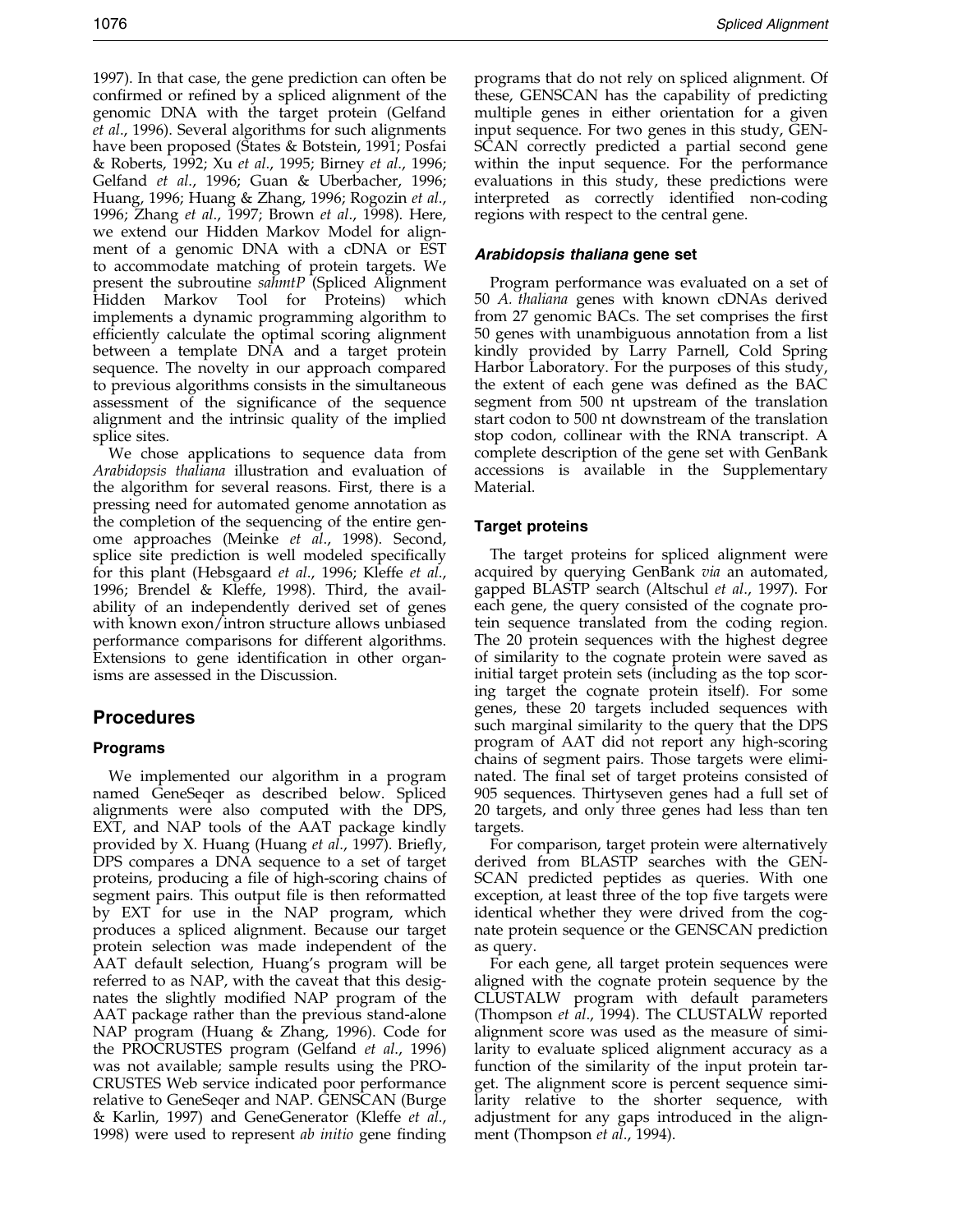#### Algorithm

We pose the problem of finding an optimal alignment of a genomic sequence  $G_1$ ,  $G_2$ , ...,  $G_N$  of length N with a target protein sequence  $A_1, A_2, \ldots$ ,  $A_M$  of length M. Optimality will be defined precisely below relative to a scoring system that simultaneously evaluates the pairwise sequence similarity of the translation product of the genomic sequence with the protein sequence and the quality of predicted splice sites in the genomic sequence. The genomic sequence consists of letters from the alphabet {A, C, G, T, N} where A, C, G, T denote the nucleotides adenine, cytosine, guanine, and thymine, respectively, and N denotes an undetermined nucleotide. The protein sequence is drawn from the 20-letter alphabet representing the naturally occurring amino acid residues in the standard one-lettercode. An alignment between the sequences may include gaps in either sequence, indicated by the additional gap symbol (-) juxtaposed to each of the letters comprising the corresponding insertion in the other sequence. Conceptually, an alignment may be viewed as an output of a Hidden Markov Model (HMM). The HMM defines a probability space consisting of all possible "threadings" of protein sequences of length M onto the given genomic sequence. The actual coding of the algorithm involves log probabilities that can be replaced by any additive weights without loss of generality.

The state sequence underlying a given alignment will be denoted as  $Q = q_1 q_2 \cdots q_L$ , where max{3*M*,  $N$ }  $\le L \le 3M + N$ . The set of states of the HMM consists of "exon states" e and "intron states"  $i_0$ ,  $i_1$ , and  $i_2$ . The three intron states represent introns in different coding frame phases:  $i_0$  introns do not disrupt codons,  $i_1$  introns split a codon between codon positions one and two, and  $i_2$  introns split a codon between codon positions two and three. Transitions between the states are determined by the probabilities  $P_{D(n)}$  and  $P_{A(n)}$  that  $G_n$  in the genomic sequence is the first base (donor site) or last base (acceptor site) of an intron, respectively. In the applications discussed here, these values were set equal to the Pvalues calculated by the SplicePredictor program [\(Kleffe](#page-10-0) et al., 1996[; Brendel](#page-10-0) & Kleffe, 1998). The output probabilities in the exon states may be set proportional to conventional amino acid substitution scores (see below). In addition, the algorithm allows for complete codon insertions and deletions as well as frameshift mutations due to single or double nucleotide insertions and deletions.

Optimal alignments are precisely defined as state sequences  $Q = q_1 q_2 \cdots q_L$  with associated output  $S_{\text{M}}^{\text{N}}$  (representing a sequence alignment of  $G_1G_2 \cdots G_N$  with  $A_1A_2 \cdots A_M$  such that the joint probability  $P(Q, S_M^N)$  is maximal over all possible Q and  $S_{\text{M}}^{\text{N}}$ . This maximal probability is calculated in standard fashion as:

$$
P = \max\{E_M^N, (I_0)_M^N, (I_1)_M^N, (I_2)_M^N\},\
$$

where

$$
E_m^n = \max P(Q = q_1 q_2 \cdots q_l, q_l = e, S_m^n),
$$

and

$$
(I_x)_m^n = \max P(Q = q_1 q_2 \cdots q_l, q_l = i_x, S_m^n),
$$

for  $x = 0,1,2, n = 1,2,..., N, m = 1,2,..., M$ ,  $max{3m, n} \le l \le 3m + n$ , and maximization is over all possible  $Q$  and  $S_m^n$  representing alignments of  $G_1, G_2, ..., G_n$  with  $A_1, A_2, ..., A_m$ .

 $E_{\rm M}^{\rm N}$  and  $(I_x)_{\rm M}^{\rm N}$  are found from the following recursion:

$$
E_{0}^{0} = (I_{0})_{0}^{n} = (I_{1})_{0}^{n} = (I_{2})_{0}^{n} = 1, \t n = 0, 1, ..., N,
$$
  
\n
$$
E_{m}^{n} = 1, \t (I_{0})_{m}^{n} = (I_{1})_{m}^{n} = (I_{2})_{m}^{n} = 0, \t n = 0, 1, 2, \t m = 1, 2, ..., M,
$$
  
\n
$$
E_{m}^{n} = \max \left\{ E_{m-1}^{n-3} (1 - P_{D(n-1)}) P \begin{pmatrix} G_{n-2}G_{n-1}G_{n} \\ A_{m} \\ A_{m} \end{pmatrix},
$$
  
\n
$$
E_{m-1}^{n-1} (1 - P_{D(n-1)}) P \begin{pmatrix} G_{n-1}G_{n} \\ A_{m} \\ A_{m} \end{pmatrix},
$$
  
\n
$$
E_{m}^{n-3} (1 - P_{D(n-2)}) P \begin{pmatrix} G_{n-2}G_{n-1}G_{n} \\ A_{m} \end{pmatrix},
$$
  
\n
$$
E_{m}^{n-2} (1 - P_{D(n-1)}) P \begin{pmatrix} G_{n-2}G_{n-1}G_{n} \\ - \\ - \\ - \\ 1 \end{pmatrix},
$$
  
\n
$$
E_{m}^{n-1} (1 - P_{D(n)}) P \begin{pmatrix} G_{n-1}G_{n} \\ - \\ - \\ 1 \end{pmatrix},
$$
  
\n
$$
(I_{0})_{m-1}^{n-3} P_{A(n-3)} P \begin{pmatrix} G_{n-2}G_{n-1}G_{n} \\ G_{n}G_{n-1}G_{n} \\ A_{m} \\ \end{pmatrix},
$$
  
\n
$$
(I_{2})_{m-1}^{n-1} P_{A(n-1)} P \begin{pmatrix} G_{N}G_{N+1}G_{n} \\ A_{m} \\ A_{m} \\ \end{pmatrix},
$$
  
\n
$$
(I_{0})_{m}^{n} = \max \{ (I_{0})_{m}^{n-1} (1 - P_{A(n-1)}), E_{m}^{n-1} P_{D(n)} \},
$$
  
\n
$$
(I_{2})_{m}^{n} = \max \{ (I_{1})_{m}^{n-1} (1 - P_{
$$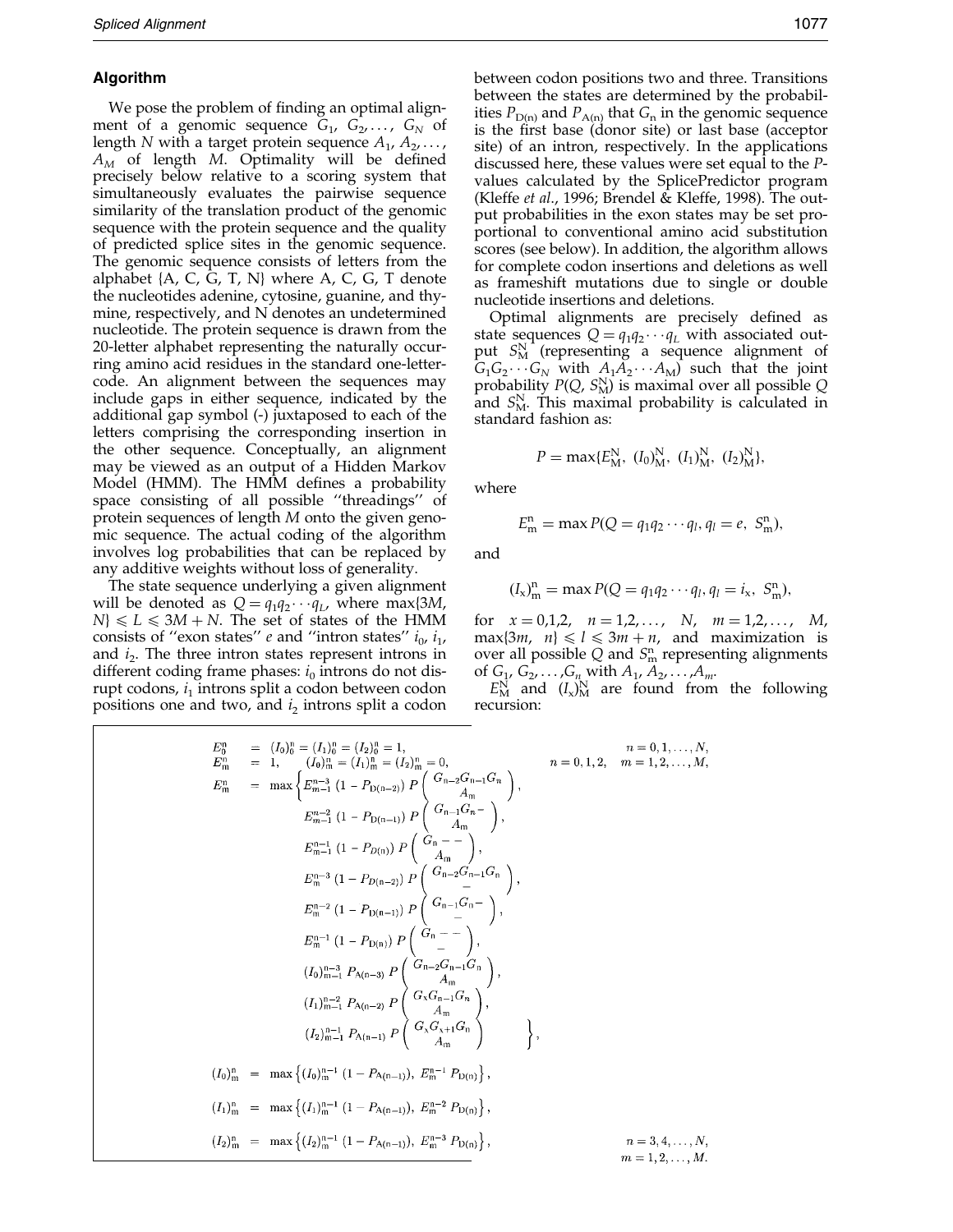$G_x$  and  $G_{x+1}$  denote upstream nucleotides of split codons that are recorded at the appropriate intron opening transitions. To facilitate the backtracing of the optimal alignment(s), the algorithm stores the state transition and output yielding the maximum score at each maximization step.

### Implementation

Given the P-values according to the SplicePredictor program, few parameters need to be specified for a complete implementation of the algorithm. The output weights (logarithms of the output probabilities in the recursion equations above) are set by default to scaled values of the BLOSUM62 amino acid substitution scoring matrix [\(Henikoff](#page-10-0) & Henikoff, 1992). All deletions (one to three nucleotide deletions in the genomic DNA or an amino acid deletion in the protein sequence) are given the same deletion penalty corresponding to twice the lowest mismatch score in the BLOSUM62 matrix. The lack of a gap opening penalty may introduce a larger number of smaller gaps in weakly similar exons compared to conventional alignment methods with affine gap penalties. Naturally occurring introns exceed a minimal length of about 55 to 60 bases (for plants, see [Brendel](#page-10-0) et al., 1998). To avoid solutions with unacceptably small intron assignments, implementation of the algorithm includes a "short intron penalty" as described by [Usuka](#page-10-0) et al. (2000).

The algorithm was implemented as the C subroutine sahmtP in our previous SplicePredictor program [\(Brendel](#page-10-0) & Kleffe, 1998) as well as in the GeneSeqer program [\(Usuka](#page-10-0) et al., 2000). Limitations on the maximal lengths of the genomic DNA and protein sequence depend on the memory of the CPU. Our server is set to align genomic DNA segments up to 13 kb against a protein of up to 1600 residues. Runtime is proportional to the product of the sequence lengths. More space-efficient, but slower variants of dynamic programming alignment methods using a divide and conquer approach have been described by [Hirschbe](#page-10-0)rg (1975), [Myers &](#page-10-0) Miller (1988) and [Huang](#page-10-0) & Miller (1991) but have not been implemented in our programs. Because the internal parts of introns play no role in the spliced alignment once the highest scoring exons and splice sites have been correctly identified, our algorithm can be modified to accommodate alignment of genes with long introns without increased space requirements.

Output of the program is illustrated in Figure 1. The optimal alignment of a tomato MADS-box protein to the Arabidopsis gene encoding the MADSbox protein AGL9 gives a prediction that correctly identifies five of eight exons. The right border of exon two is shifted upstream by six nucleotides to maximize sequence similarity to the target protein that lacks the extra two amino acids. At the C terminus, the algorithm suggests a frameshift in exon seven at position 73,319 to maximize similarity to the target protein that terminates after another 19 residues. Actually, exon seven continues in frame until 73,285, with another intron from 73,284 to 73,193 followed by the terminal exon of 91 nucleotides. The last intron has  $5'$  and  $3'$  splice sites scoring the high scores of 0.91 and 0.99, respectively. Thus, in this case, direct gene prediction from the genomic DNA without target protein information would have indicated the correct exon assignment based on splice site and open reading frame considerations. The spliced alignment is of interest in suggesting possible mutation events that may have led to the divergence of the two proteins at the C terminus.

# Scoring the alignment

The program scores each predicted exon separately by tallying up the output weights corresponding to the alignment of the exon and protein sequence. This value is normalized by the equivalent sum of weights assuming perfect matching to the genomic DNA. From our experience, the optimal alignment of unrelated proteins to a genomic DNA produces typical exon quality values less than 0.10.

#### Performance statistics

Program performance was evaluated by the standard measures for prediction accuracy per nucleotide and per exon [\(Burset &](#page-10-0) Guigó, 1996; [Huang](#page-10-0) et al., 1997[; Burge &](#page-10-0) Karlin, 1997). To assess the contribution of the sophisticated splice site prediction scores in GeneSeqer compared to NAP, the exon measures were also applied to introns. At the nucleotide level, all nucleotides were classified as true positives (TP), true negatives (TN), false positives (FP), or false negatives (FN) depending on the agreement of predicted gene structure with actual gene structure. Thus, TP is the number of nucleotides correctly assigned exon status, TN is the number of nucleotides correctly assigned noncoding status, FP is the number of nucleotides incorrectly assigned exon status, and FN is the number of nucleotides incorrectly assigned noncoding status. Note, that in this context, exon status refers to the coding portion of exons only. Performance at the nucleotide level is summarized by the sensitivity  $S_n = TP/(TP + FN)$ , specificity  $S_p = TP/(TP + FP)$ , and the approximate correlation  $AC = 0.5((TP/(TP + FN) + TP/(TP + FP) +$  $TN/(TN + FP) + TN/(TN + FN) - 1.$  Following [Burset &](#page-10-0) Guigó (1996), predicted exons and introns are considered correct only if they exactly match actual exons or introns, with correct splicing boundaries. Exon level performance is summarized by sensitivity (proportion of actual exons that is correctly predicted), specificity (proportion of predicted exons that is correctly predicted), missing exons (proportion of actual exons without overlap to predicted exons), and wrong exons (proportion of predicted exons without overlap to actual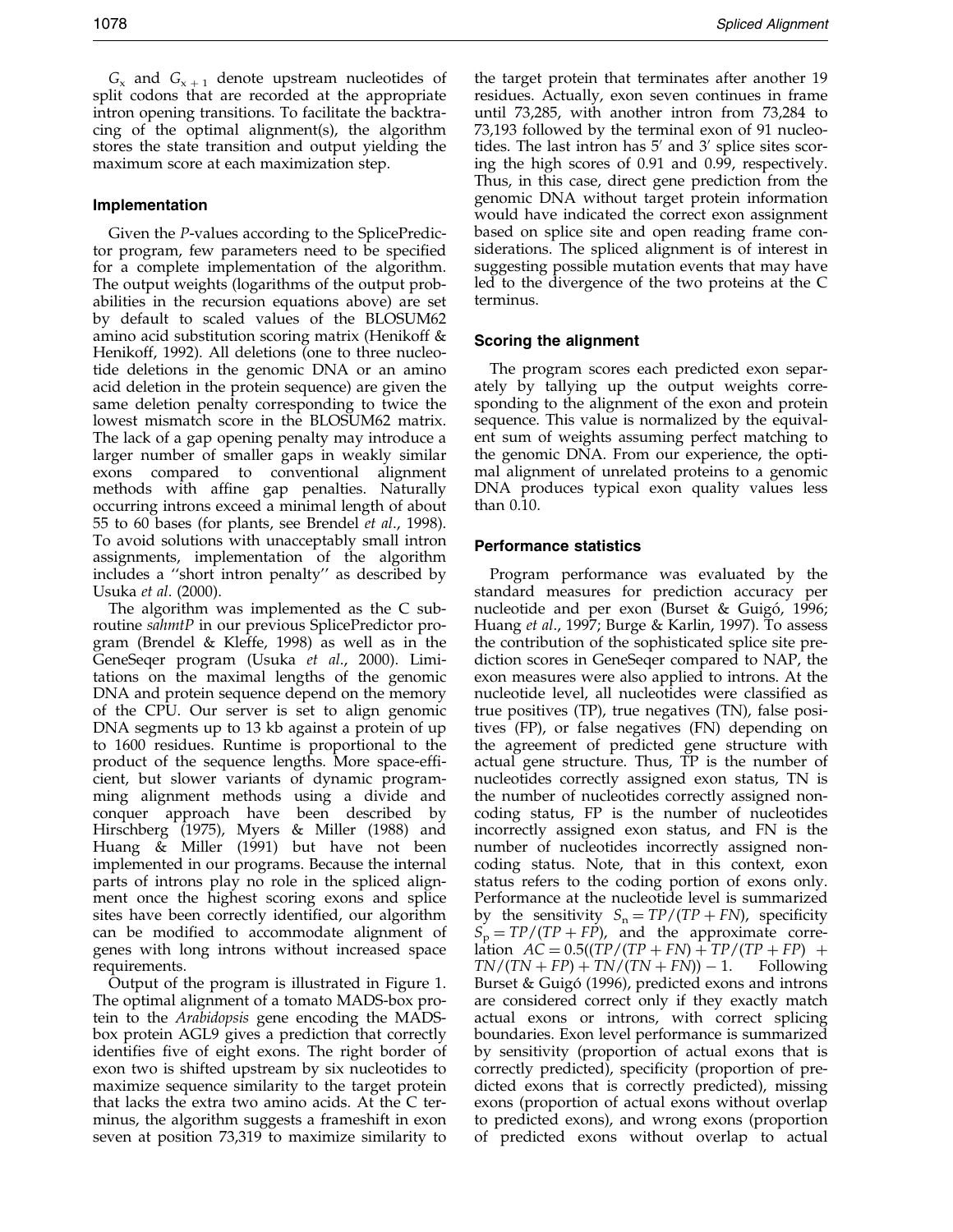1 MGRGRVELKR IEGKINRQVT FAKRRNGLLK KAYELSVLCD AEVALITESN RGKLYEFCSS - ENGINEERY ORCHOMENT SANDARDIE SECONDINA GRIENLESS NAMILIES<br>121 INSKELESIE ROLDMSLKOI RSTRTOIMID QUIDYQRKEH ALMENDRIIK QRIMEGSQLN<br>121 INSKELESIE ROLDMSLKOI RSTRTOIMID QUIDYQRKEH ALMENDRIIK QRIMEGSQLN<br>181 IQOSQMEKLM AMAGKQ

Predicted gene structure:

Exon 1 75174 74990 (185 n); Protein 1 62 (62 aa); score: 0.980 

Intron 5 73637 73555 (83 n); Pd: 0.965 Pa: 0.486<br>Exon 6 73554 73513 (42 n); Protein 159 172 (14 aa); score: 0.500<br>Intron 6 73512 73428 (85 n); Pd: 0.915 Pa: 0.530<br>Exon 7 73427 73265 (163 n); Protein 173 224 (52 aa); score: Alignment: ATGGGAAGAG GGAGAGTAGA ATTGAAGAGG ATAGAGAACA AGATCAATAG GCAAGTGACG 75115  $\begin{array}{ccccc} & Q & V & T \\ & | & | & | & \\ Q & V & T \end{array}$ 20 CCTCTCTAAA TTCCTCATCT AAAAGTAATG TAACCAAGAA AACACAAATA TTTGGAGCAG 73555 GAACGCATGC TGACTGAGAC AAATAAAACT CTAAGACTAA GGGTAATTAA TATACATTCT 73495 172 73435<br>172 CATATCACCA AATTAATGCA TCACTAAATT TGGTTATAAT GTGTGTGTGT ATATACATAT GIGACAGITA GCIGATGGGT ATCAGATGCC ACTCCAGCTG AACCCTAACC AAGAAGAGGT 73375 189 TGATCACTAC GOTCOTCATC ATCATCAACA ACAACAACAC TCCCAAGCTT TCTTC-C-AG<br>
D B Y G R B B Q Q Q Q B S Q A F F S<br>
-- W A M A G K Q L K L R A M A S F - I 73317 206 CCTTTGGAAT GTGAACCCAT TCTTCAGATC GGGT---AAC ---TTTAGAC TAGTATAA 73265 L W N V N P F F R S G N F R L V \*<br>
| | | | | | + | | | + |<br>L W I V N L L C R L G I R M I Q L Q \* 225

Figure 1. Sample output for spliced alignment with GeneSeqer. The genomic sequence input is the segment of the Arabidopsis thaliana chromosome I BAC F3I6 (Gen-Bank Accession AC002396) encoding the MADS-box protein AGL9. The segment is colinear with the coding region and extends 500 nt upstream of the ATG translation start codon and 500 nucleotides downstream of the stop codon. The target protein sequence is the tomato TDR5 protein (GenBank Accession S23728) which shares about 67 % global sequence similarity with AGL9. The algorithm correctly identifies five of the eight exons of the AGL9 gene. The discrepancies are discussed in the text. The ///../// lines indicate parts of the output that were deleted for brevity. The predicted gene structure is described by the predicted exons (positions given relative to the input GenBank file) and matching target protein segments. The scores are normalized similarity scores for the sequence comparisons of implied exon translation and matching protein segment (1.00 would be perfect identity). For the introns, the donor (Pd) and acceptor site (Pa) scores are displayed. The alignment gives the genomic DNA sequence, its inferred protein translation (one-lettercode), and the matching parts of the target protein sequence. Identical residues are linked by (|), positively scoring substitutions by  $(+)$ , and zero scoring substitutions by (.) according to the amino acid substitution scoring matrix used in the alignment, here BLOSUM62 [\(Henikoff](#page-10-0) & Henikoff, 1992). Gaps are represented by (-), introns by dots. Numbers at the right indicate the positions of the last nucleotide of the genomic DNA and of the last amino acid of the target protein displayed on the respective lines.

exons). Intron level performance is assessed similarly.

#### Prediction confidence

In practical applications, the alignment score of target protein to actual gene product is unknown. Target proteins would typically be selected on the basis of high local similarity to one or more predicted exons, and the spliced alignment would be used to confirm and extend the initial (partial) gene structure prediction. To assess prediction reliability in this situation, we evaluated program performance exon by exon based on the assigned confidence in the prediction. For GENSCAN, the confidence score was taken to be the probability value of the exons reported by the program. For NAP, the confidence score for an exon was taken to be the average of the  $5'$  and  $3'$  confidence values reported by the program. For GeneSeqer, the confidence score was set to the alignment score calculated for each exon. This choice does not reflect adjustment of the confidence depending on splice site scores, which would seem difficult to capture in a single value.

### Results

Gene identification by sequence inspection necessarily relies on prior knowledge of typical gene structure that gets incorporated into a program in some formal way. The ab initio methods rely on training of model parameters on sets of established genes. At minimum, this typically involves Markov models for exon and intron sequences. GENSCAN [\(Burge &](#page-10-0) Karlin, 1997), currently the most successful method, is based on a comprehensive probabilistic model including pro files for transcriptional, translational, and splice signals. By contrast, previous spliced alignment methods have not involved sequence models but predict genes entirely on the basis of similarity to other genes or gene products. In either approach, success of the method depends on the accuracy and applicability of prior knowledge. Ab initio methods are biased to succeed for genes similar to those in the training set of the method, while spliced alignment depends on the suitability of the chosen target sequence. The GeneSeqer algorithm represents a hybrid approach, combining evaluation of sequence similarity with evaluation for predicted splice site strength. We examined performance of the algorithm relative to ab initio and similarity-based spliced alignment methods.

#### Nucleotide level performance

GENSCAN and GeneGenerator perform similarly in terms of nucleotide sensitivity (0.90-0.91) and specificity  $(0.95{\text -}0.96;$  [Table 1\).](#page-6-0) Both NAP and GeneSeqer perform better when the target proteins match the gene product with alignment scores of approximately 60 and better. The poor results with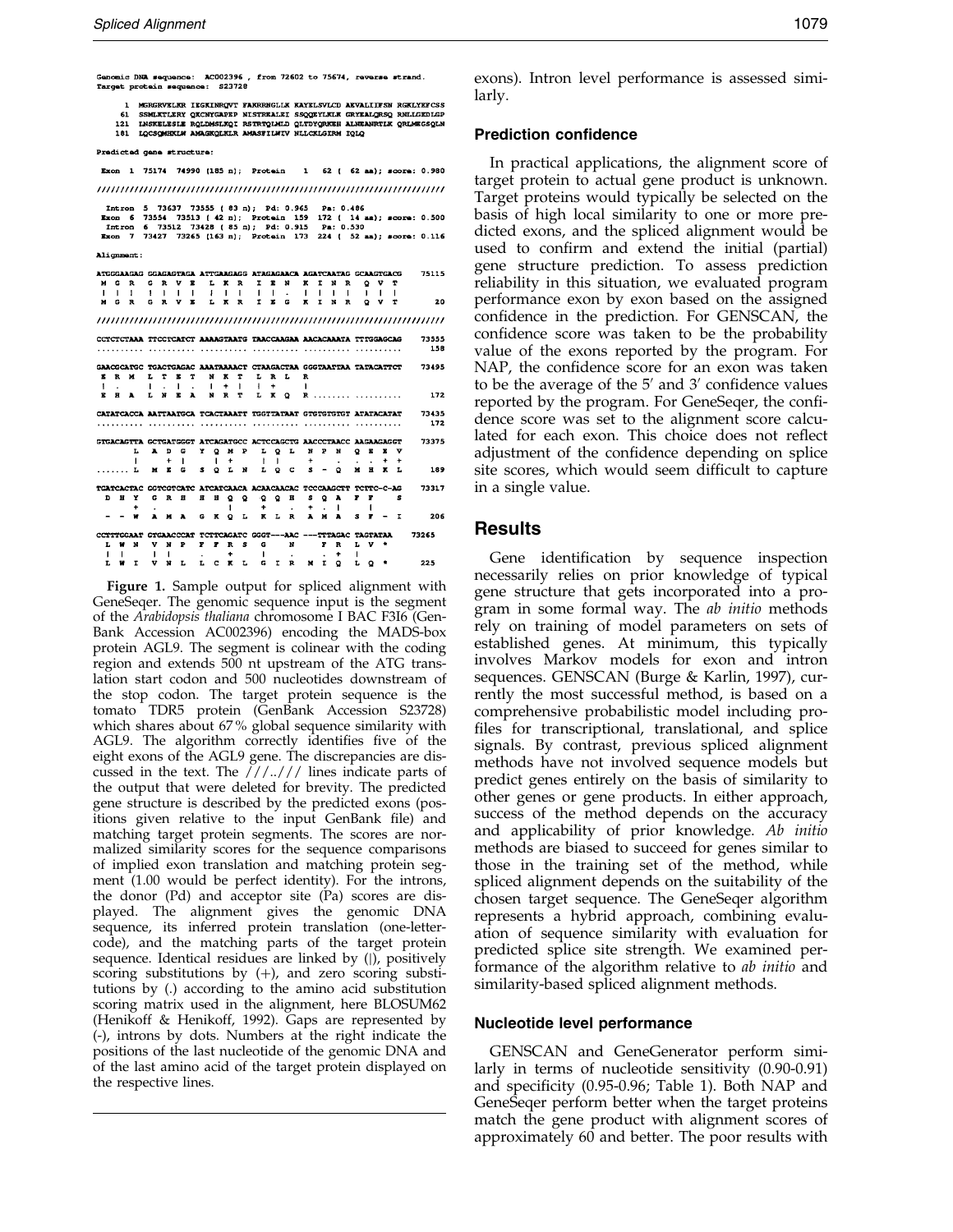1080 Spliced Alignment (1989) 2008 Spliced Alignment (1989) 30 Spliced Alignment (1989) 30 Spliced Alignment (1989) 30 Spliced Alignment (1989) 30 Spliced Alignment (1989) 30 Spliced Alignment (1989) 30 Spliced Alignment (

low similarity targets are expected because the spliced alignment algorithms optimize matching to any supplied target, independent of its relatedness to the actual gene product. It is noteworthy, however, that GeneSeqer outperforms NAP for low similarity targets.

For comparison, we also ran GeneSeqer with generic rather than *Arabidopsis* specific splice site scores. In this case, the performance statistics of GeneSeqer were only slightly better than those of NAP [\(Table 1\)](#page-6-0). Thus, most of the improvement with our algorithm seems to derive from the inclusion of differential scoring for predicted splice site strength.

#### Exon and intron level performance

The goal of gene prediction tools is to correctly identify the translation start and stop signals and the precise borders of exons and introns. Therefore, a more thorough test of program performance is to assess the proportion of precisely identified actual exons and introns as well as the error rates for predicted exons and introns. GENSCAN achieved exon and intron sensitivity of only about 0.75 [\(Table 1\).](#page-6-0) Thus, 25 % of the actual exons in the data set were not correctly identified. GeneGenerator performed even worse, although it erred less in terms of missed exons. NAP achieved better exon sensitivity only with targets with CLUSTALW similarity scores  $\geq 80$  and better intron sensitivity with targets with score  $\geq 60$ . GeneSeqer produced better results at lower similarity score thresholds (60 and 30, respectively). Averages of sensitivity and specificity are displayed in Figures 2 and 3. GeneSeqer again persistently outperformed NAP. Remarkably, for intron prediction, GeneSeqer outperformed GENSCAN even for spliced alignments in the  $\geq$  30 similarity score range.

#### Availability of close target proteins

As shown above, the performance of the spliced alignment methods depends dramatically on the availability of close target sequences. [Table 2](#page-7-0) shows that the availability of close targets does not appear to be a practical limitation, at least for the gene set examined in this comparison. For as many as 60 % of the genes there was at least one (noncognate) target in the databases that matched the cognate gene product with perfect similarity score, and 90 % of the genes had at least one very close homolog (score  $\geq$  98). For all genes in the study, non-cognate targets were available at score levels for which GeneSeqer outperforms the ab initio programs. A caveat is that this gene set may be biased for genes of general interest, as reflected in the availability of experimentally verified annotation.

#### Prediction confidence

The performance evaluation statistics for the spliced alignment methods as a function of the tar-

get sequence similarity can only be used indirectly in novel gene finding applications. Because the gene product is unknown, similarity comparisons must necessarily be between predicted gene products and the target sequences. Nonetheless, this approach can be useful to provide a useful check on the gene prediction. If the genomic DNA input can be shown to encode a gene product with alignment score at least about 60, then the GeneSeqer spliced alignment would typically be quite reliable. In the case that several target sequences are available, presumably the highest scoring pair of predicted gene and target would be the correct assignment.

A complementary approach is afforded by confidence values assigned to each exon prediction by the programs we compared. Also, in this way, certain exons can be identified as highly likely correct, whereas others may be identified as highly tentative. [Table 3](#page-8-0) shows that more than 90 % of the nucleotides predicted to be exon are correctly predicted by GeneSeqer for exons of confidence score  $\geqslant$  0.20. At confidence scores  $\geqslant$  0.70, all three programs attain very low error rates. Figure 4 shows approximate linearity of confidence values with exon specificity. The GENSCAN data are more variable, possibly at least in part because of the much smaller data set (one prediction per gene compared to predictions for all targets for the other programs).

#### Issues of automated genome annotation

To test the benefits and limitations of GeneSeqer in a practical genome annotation task, we picked the first Arabidopsis BAC deposited in GenBank this year (accession AC006932; 89,479 nt) for reannotation. The GenBank annotation gives 23 coding sequences, whereas GENSCAN predicts 19



Figure 2. Performance comparison at the exon level. For GeneSeqer and NAP, the performance values were averaged for all spliced alignments with target proteins matching the cognate gene product at the indicated alignment score. The alignment scores were rounded such that score 15 represents all scores in the 10 to 19 range, score 25 represents all scores in the 20 to 30 range, etc. The performance of the *ab initio* gene finding program GENSCAN is represented by a straight line because this program does not incorporate protein alignment scores.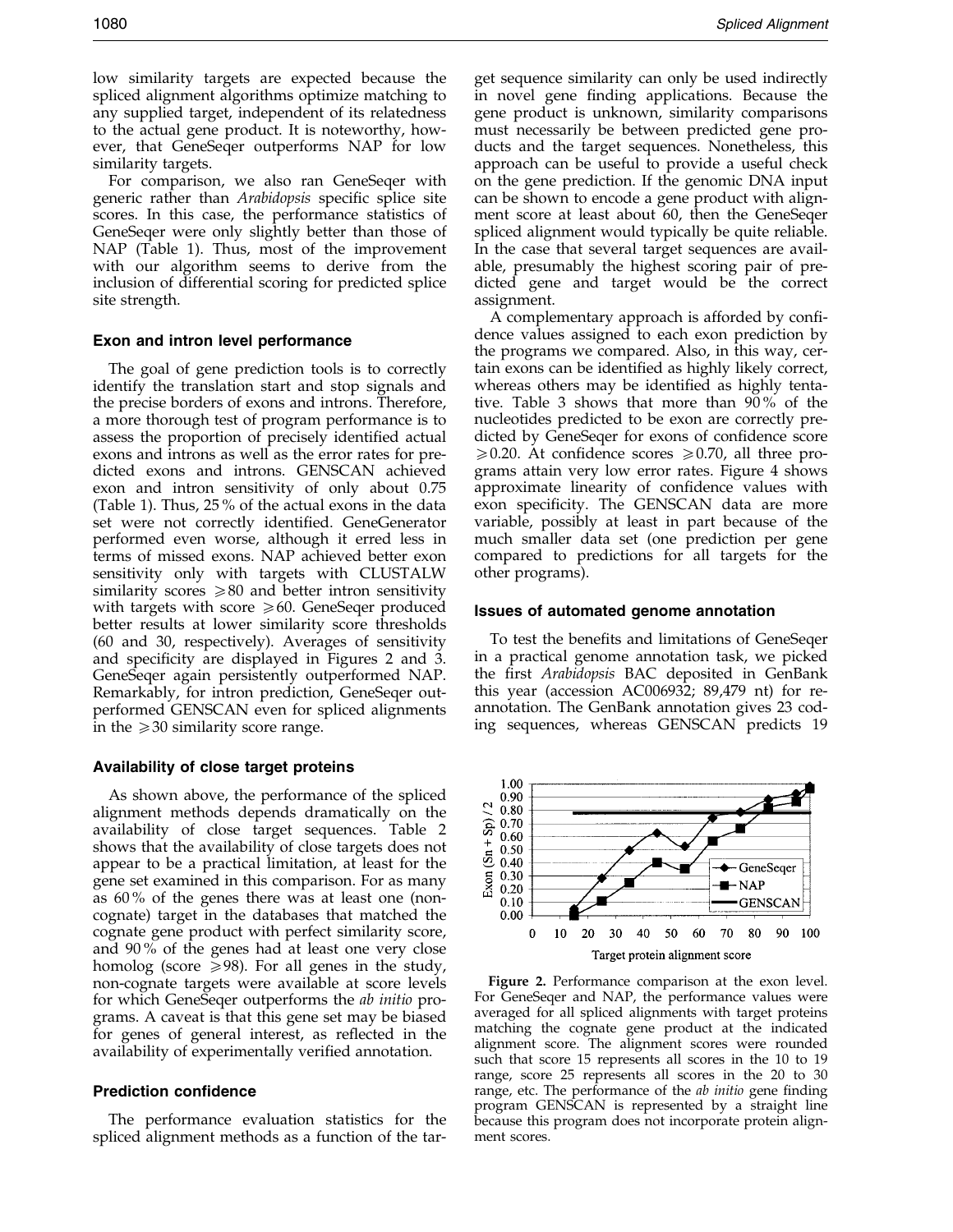<span id="page-6-0"></span>

| Table 1. Performance evaluation of gene prediction programs |
|-------------------------------------------------------------|
|-------------------------------------------------------------|

|                                       |            |          |                      | Nucleotide           |                      |                      |                      | Exon                 |                      |                      |                      | Intron               |                      |
|---------------------------------------|------------|----------|----------------------|----------------------|----------------------|----------------------|----------------------|----------------------|----------------------|----------------------|----------------------|----------------------|----------------------|
|                                       | Sim        | No.      | Sn                   | Sp                   | AC                   | Sn                   | Sp                   | <b>ME</b>            | WE                   | Sn                   | Sp                   | MI                   | WI                   |
| <b>GENSCAN</b><br>GeneGenerator       | n/a<br>n/a | 50<br>50 | 0.90<br>0.91         | 0.96<br>0.95         | 0.89<br>0.89         | 0.74<br>0.64         | 0.81<br>0.57         | 0.10<br>0.05         | 0.02<br>0.17         | 0.73<br>0.72         | 0.80<br>0.61         | 0.01<br>0.01         | 0.01<br>0.03         |
| <b>NAP</b><br>GS-generic<br>GeneSeqer | 15         | 14       | 0.41<br>0.52<br>0.60 | 0.92<br>0.88<br>0.93 | 0.39<br>0.44<br>0.54 | 0.00<br>0.01<br>0.06 | 0.00<br>0.01<br>0.04 | 0.34<br>0.18<br>0.19 | 0.22<br>0.23<br>0.17 | 0.33<br>0.32<br>0.38 | 0.20<br>0.13<br>0.19 | 0.08<br>0.02<br>0.00 | 0.41<br>0.40<br>0.43 |
| <b>NAP</b><br>GS-generic<br>GeneSeqer | 25         | 77       | 0.67<br>0.80<br>0.86 | 0.89<br>0.88<br>0.92 | 0.65<br>0.72<br>0.80 | 0.10<br>0.19<br>0.29 | 0.12<br>0.16<br>0.28 | 0.22<br>0.07<br>0.10 | 0.17<br>0.22<br>0.14 | 0.26<br>0.45<br>0.59 | 0.29<br>0.32<br>0.55 | 0.12<br>0.13<br>0.11 | 0.14<br>0.12<br>0.09 |
| <b>NAP</b><br>GS-generic<br>GeneSeger | 35         | 87       | 0.81<br>0.83<br>0.86 | 0.91<br>0.91<br>0.94 | 0.78<br>0.80<br>0.85 | 0.24<br>0.40<br>0.50 | 0.26<br>0.37<br>0.49 | 0.15<br>0.10<br>0.06 | 0.07<br>0.13<br>0.07 | 0.51<br>0.68<br>0.78 | 0.54<br>0.61<br>0.73 | 0.04<br>0.01<br>0.01 | 0.06<br>0.07<br>0.04 |
| <b>NAP</b><br>GS-generic<br>GeneSeger | 45         | 136      | 0.86<br>0.89<br>0.90 | 0.93<br>0.93<br>0.95 | 0.83<br>0.85<br>0.88 | 0.37<br>0.50<br>0.62 | 0.43<br>0.51<br>0.63 | 0.14<br>0.08<br>0.05 | 0.02<br>0.06<br>0.04 | 0.60<br>0.71<br>0.82 | 0.69<br>0.72<br>0.84 | 0.05<br>0.04<br>0.03 | 0.04<br>0.04<br>0.03 |
| <b>NAP</b><br>GS-generic<br>GeneSeqer | 55         | 84       | 0.87<br>0.88<br>0.88 | 0.97<br>0.97<br>0.97 | 0.87<br>0.87<br>0.88 | 0.34<br>0.48<br>0.52 | 0.37<br>0.46<br>0.53 | 0.08<br>0.05<br>0.05 | 0.01<br>0.08<br>0.05 | 0.69<br>0.79<br>0.84 | 0.76<br>0.75<br>0.82 | 0.00<br>0.01<br>0.00 | 0.02<br>0.04<br>0.03 |
| <b>NAP</b><br>GS-generic<br>GeneSeqer | 65         | 100      | 0.93<br>0.96<br>0.96 | 0.96<br>0.97<br>0.98 | 0.91<br>0.94<br>0.95 | 0.56<br>0.71<br>0.74 | 0.57<br>0.70<br>0.74 | 0.04<br>0.02<br>0.02 | 0.01<br>0.04<br>0.02 | 0.81<br>0.87<br>0.90 | 0.83<br>0.85<br>0.90 | 0.01<br>0.00<br>0.00 | 0.02<br>0.00<br>0.00 |
| <b>NAP</b><br>GS-generic<br>GeneSeger | 75         | 94       | 0.95<br>0.95<br>0.96 | 0.99<br>0.99<br>0.99 | 0.96<br>0.95<br>0.96 | 0.65<br>0.74<br>0.77 | 0.67<br>0.76<br>0.79 | 0.04<br>0.04<br>0.03 | 0.00<br>0.03<br>0.02 | 0.84<br>0.91<br>0.95 | 0.88<br>0.88<br>0.95 | 0.00<br>0.00<br>0.00 | 0.01<br>0.03<br>0.00 |
| <b>NAP</b><br>GS-generic<br>GeneSeqer | 85         | 82       | 0.95<br>0.95<br>0.95 | 0.99<br>0.99<br>0.99 | 0.95<br>0.95<br>0.95 | 0.81<br>0.85<br>0.88 | 0.82<br>0.86<br>0.89 | 0.03<br>0.03<br>0.03 | 0.00<br>0.01<br>0.01 | 0.89<br>0.91<br>0.96 | 0.92<br>0.93<br>0.97 | 0.00<br>0.00<br>0.00 | 0.00<br>0.00<br>0.00 |
| <b>NAP</b><br>GS-generic<br>GeneSeqer | 95         | 112      | 0.99<br>0.99<br>0.99 | 0.99<br>0.99<br>0.99 | 0.98<br>0.98<br>0.99 | 0.86<br>0.87<br>0.92 | 0.87<br>0.88<br>0.93 | 0.03<br>0.03<br>0.01 | 0.01<br>0.01<br>0.01 | 0.90<br>0.91<br>0.96 | 0.93<br>0.93<br>0.97 | 0.01<br>0.01<br>0.01 | 0.00<br>0.00<br>0.00 |
| <b>NAP</b><br>GS-generic<br>GeneSeger | 100        | 119      | 1.00<br>1.00<br>1.00 | 1.00<br>1.00<br>1.00 | 1.00<br>1.00<br>1.00 | 0.96<br>0.97<br>0.98 | 0.97<br>0.97<br>0.98 | 0.01<br>0.01<br>0.00 | 0.00<br>0.00<br>0.00 | 0.97<br>0.98<br>0.99 | 0.99<br>0.99<br>0.99 | 0.00<br>0.00<br>0.00 | 0.00<br>0.00<br>0.00 |

Performance is evaluated in terms of nucleotide sensitivity (Sn), specificity (Sp), and approximate correlation (AC), exon sensitivity and specificity, missing (ME) and wrong exons (WE), intron sensitivity and specificity, and missing (MI) and wrong (WI) introns. For GeneSeqer and NAP, performance values are averaged over all spliced alignments with target proteins of similarity score indicated in column two. Similarity scores were rounded such that 15 represents the range 10 to 19, 25 represents the range 20 to 29, etc. The number of data points for nucleotide and exon evaluation in each range are given in column three; because of the inclusion of intron-less genes and gene predictions, the numbers are slightly different for intron evaluation (not shown). Comparing the bold faced entries shows the improvement of GeneSeqer performance with increased similarity of the target protein with the cognate gene product. The values in the row GS-generic were obtained with GeneSeqer using generic rather than Arabidopsis specific splice site scores.

genes. The GENSCAN predicted peptides were used as queries of a BLAST search against the current NCBI non-redundant protein database. For each query, the six top scoring database entries at threshold  $E$ -value  $10^{-10}$  were used for spliced alignment against the genomic DNA in the region of the corresponding GENSCAN prediction. All but three of the GENSCAN predicted peptides gave a full six targets at this stringency. Figures 5 and 6 show typical results for the spliced alignment.

In the first example (Figure 5), GENSCAN predicts a single gene spanning the GenBank annotated T27G7.3 and T27G7.2 genes. The BLAST and GeneSeqer outputs reveal strong similarity to the basic leucine zipper protein (blzp) of maize (Gen-

Bank accession AAC39351) and its homolog bZIP in tobacco (GenBank accession AAF06696). Inspection of the spliced alignments indicated frameshifts in the N-terminal part of the blzp alignment. Strong conservation in the predicted exons from the bZIP alignment suggests the displayed predicted gene structure gs PGS. While there should be no doubt that this region of the Arabidopsis genome encodes a member of the basic leucine zipper family of transcription factors, the correct assignment of exons and introns remains tentative in the absence of EST evidence. The spliced alignment alone is not necessarily conclusive because a given target may represent a paralog rather than an ortholog of the genomic DNA locus. The frame-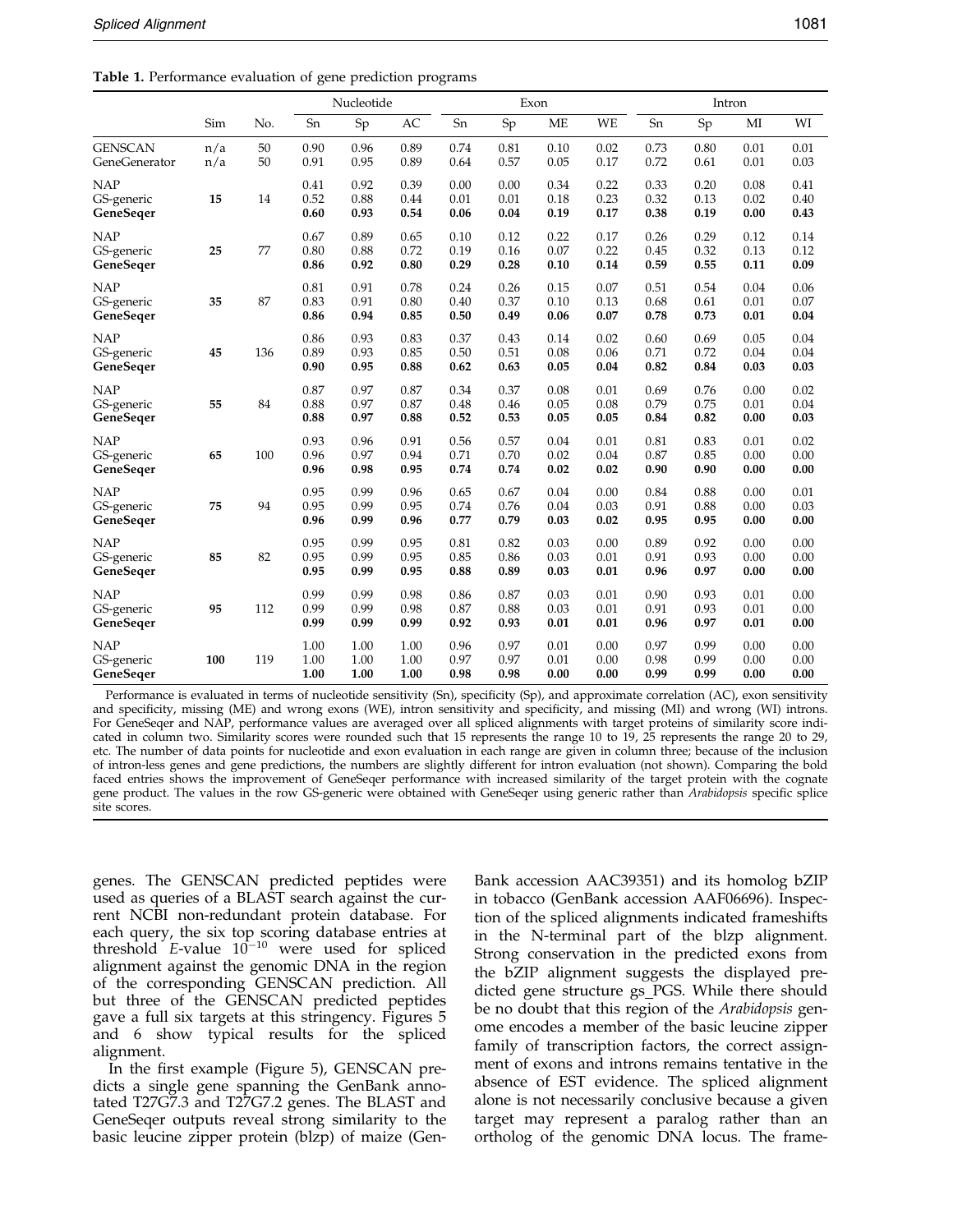<span id="page-7-0"></span>Target proteins were ordered by closest similarity to the cognate gene product. For example, 20 % of the genes in the set had at least five targets with similarity score  $\geq 94$ , and 90% of the genes had at least one target with score  $\geq 98$ .

shifts in the blzp alignment give reason to be more confident in the bZIP-based prediction gs\_PGS.

In general, one would also have to investigate the validity of the selected targets, which in turn may be based on prediction from sequence only. In this context, one of the BLAST derived targets of the Figure 5 GENSCAN prediction was a predicted peptide from a different Arabidopsis BAC (GenBank accession AC011438) that matched the AC006932 genomic DNA perfectly, but differed from the AC006932 GenBank annotation. As it were, AC011438 and AC006932 are BACs that overlap in the first  $14,386$  nt of AC006932, were deposited in GenBank by the same authors within a period of three weeks, but were annotated differently in the same region.

Figure 6 gives a second example of genome annotation by spliced alignment. Again, the GEN-SCAN prediction and GenBank annotation overlap, but differ. Spliced alignment gives yet a third prediction based on strong similarity to the bacterial nifS gene. Intriguingly, putative nifS homologs have been reported for human [\(Land &](#page-10-0) Rouault, 1998) and other eukaryotes, but the predicted Arabidopsis nifS gene product is much more similar to the bacterial proteins than to the putative eukaryotic homologs. The role of nifS in plants remains to be explored.



Figure 3. Performance comparison at the intron level. Performance values were averaged over all spliced alignments with similar alignment score of target protein and cognate gene product as described in the legend to Figure 2.

#### **Discussion**

With unabated advances in DNA sequencing technology and increased allocation of resources to sequencing efforts, public and private sequence repositories continue to grow greatly and rapidly. Exploring this wealth of information at commensurate pace requires largely automated sequence annotation. The primary task is to identify the protein coding genes and their translation products. For all higher eukaryotic organisms this involves identification of translation start and stop signals as well as the splice sites that define the extent of coding exons. The precise molecular mechanisms for transcription and pre-mRNA processing are not understood well enough to model these processes accurately. Thus, gene identification by sequence inspection currently relies on statistical methods that evaluate potential gene structures in a given sequence on the basis of prior knowledge of sequence features of known genes. Ab initio methods identify the most likely gene structures by evaluating the probability of potential exon and intron assignments using sequence models derived



Figure 4. Accuracy of confidence assessments. For each program, predicted exons were assigned a confidence value as described in the text. The plot shows the proportion of correctly predicted exons for each set of predicted exons at the indicated level of confidence. Confidence scores were rounded such that score 0.05 represents all scores in the 0.00 to 0.09 range, score 0.15 represents all scores in the 0.10 to 0.19 range, etc.. Averages over less than 15 scores were omitted. Perfect correlation of probability of correct prediction with con fidence score (diagonal line).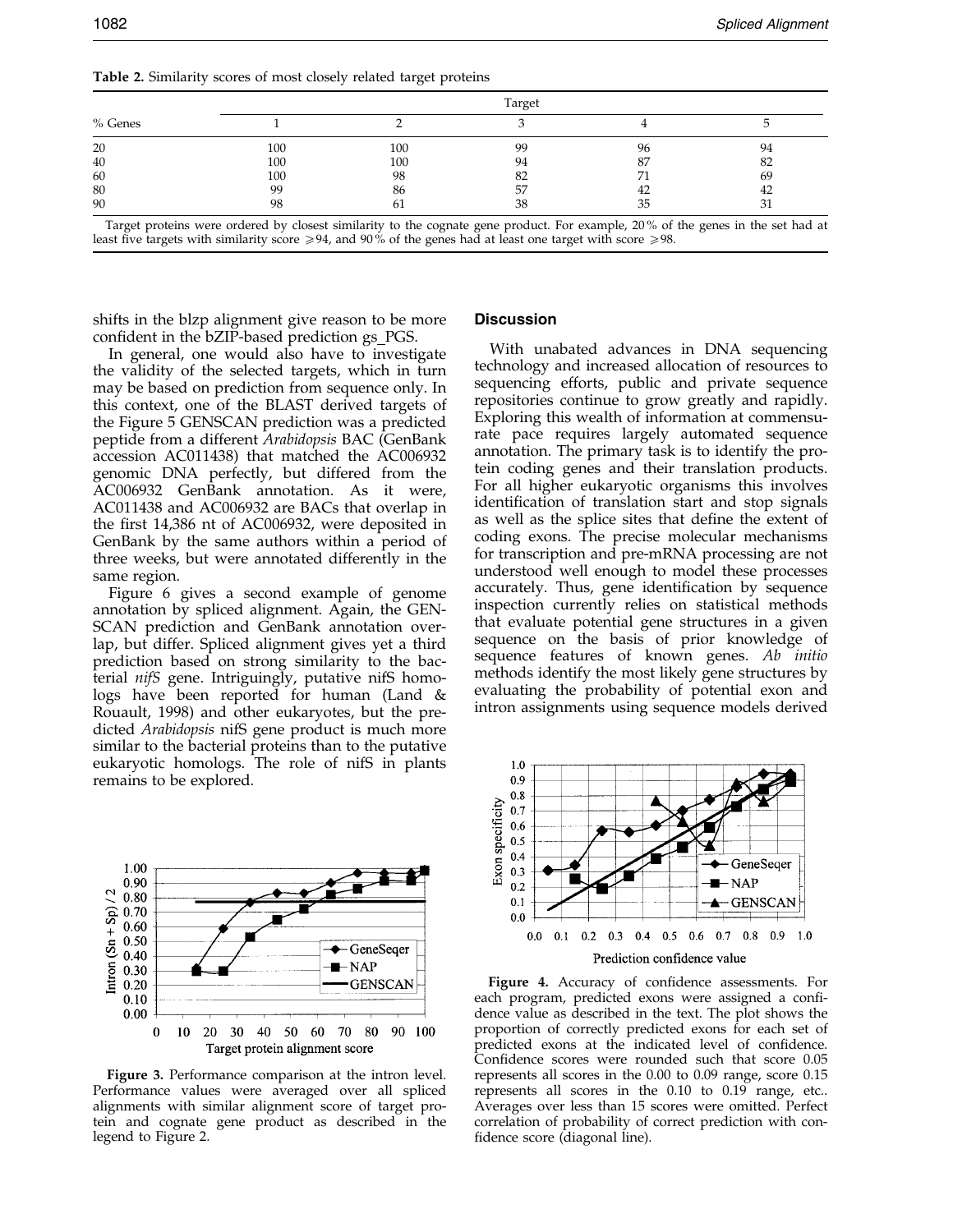<span id="page-8-0"></span>

|                       | Nucleotide specificity |            |                |  |  |  |  |  |
|-----------------------|------------------------|------------|----------------|--|--|--|--|--|
| Prediction confidence | GeneSeger              | <b>NAP</b> | <b>GENSCAN</b> |  |  |  |  |  |
| 0.05                  | 0.76                   |            |                |  |  |  |  |  |
| 0.15                  | 0.86                   | 9.76       |                |  |  |  |  |  |
| 0.25                  | 0.90                   | 0.74       |                |  |  |  |  |  |
| 0.35                  | 0.94                   | 0.88       |                |  |  |  |  |  |
| 0.45                  | 0.96                   | 0.92       | 1.00           |  |  |  |  |  |
| 0.55                  | 0.96                   | 0.94       | 0.94           |  |  |  |  |  |
| 0.65                  | 0.98                   | 0.95       | 0.87           |  |  |  |  |  |
| 0.75                  | 0.99                   | 0.98       | 1.00           |  |  |  |  |  |
| 0.85                  | 0.98                   | 0.98       | 0.91           |  |  |  |  |  |
| 0.95                  | 0.99                   | 0.99       | 0.95           |  |  |  |  |  |

Nucleotide specificity is the proportion of nucleotides predicted to be exon that are correctly predicted. Values were averaged over all predicted exons with the indicated confidence value. Averages over less than 15 data points were omitted. Confidence values for the different programs were calculated as described in the text and rounded such that 0.05 represents the range 0.00 to 0.09, 0.15 represents the range 0.10 to 0.19, etc.

from the analysis of a training set of known genes. Spliced alignment methods predict gene structure by maximizing sequence similarity of potential translation products to known "target" proteins.

We have compared the performance of the ab initio methods GENSCAN and GeneGenerator with that of the spliced alignment methods NAP and our novel GeneSeqer. On average, the spliced alignment methods give more accurate predictions whenever the target protein is sufficiently similar to the encoded gene product. The situation is reversed when the target protein is a poor match. In this case, the spliced alignment methods fail to identify some exons by maximizing similarity to the target, whereas the *ab initio* methods recognize these exons based on intrinsic sequence features. Thus, spliced alignment will be successful in practice only if, (1) the pool of target proteins is large enough that close targets to the given genomic DNA sequence exist, (2) such targets can be identified in the absence of prior knowledge of the encoded gene product, and (3) the spliced alignment method is sufficiently robust to sequence variation such that distant homologs can still be successfully used as targets. The first requirement is well met by the continuing sequencing and annotation efforts. As more and more of the natural protein repertoire is becoming known, the chances of finding new genes with no homologs in the repositories will become increasingly remote. For the A. thaliana gene set we analyzed, very close homologs were available for more than 90 % of the genes [\(Table 2\).](#page-7-0)

The second requirement, identification of suitable targets, should also not be a practical limitation. A typical strategy would be to use an initial gene prediction by any method to search the protein databases for at least partially matching entries. The gene prediction can then be confirmed or refined by spliced alignment with those targets.



Figure 5. Gene prediction by spliced alignment. The Figure gives a screenshot of our GeneSeqer graphical user interface (Zhu & Brendel, unpublished results) for the region 1000 to 10,000 of GenBank accession AC006932 Arabidopis BAC. Exons are indicated by colored boxes, introns by lines, predicted splice sites by vertical bars. The first line represents the GenBank annotation (genes T27G7.2 and T27G7.3, both encoded on the complementary strand). The second line gives the GENSCAN prediction. The following two lines are the schematic spliced alignments with two target proteins, and the last line displays our predicted gene structure (gs PGS) based on evaluation of the spliced alignment quality (see the text for details). The different colors represent ranges of prediction confidence; very high, (red); moderate, (green); weak, (gray). Gs PGS exon assignments differ from GenBank T27G7.2 as follows: novel exon 1 from 6514 to 6437, novel intron 1 from 6436 to 5758 (splice site scores 0.83 and 0.51), novel final exon from  $3034$  (3' splice site score: 0.60) to 2947.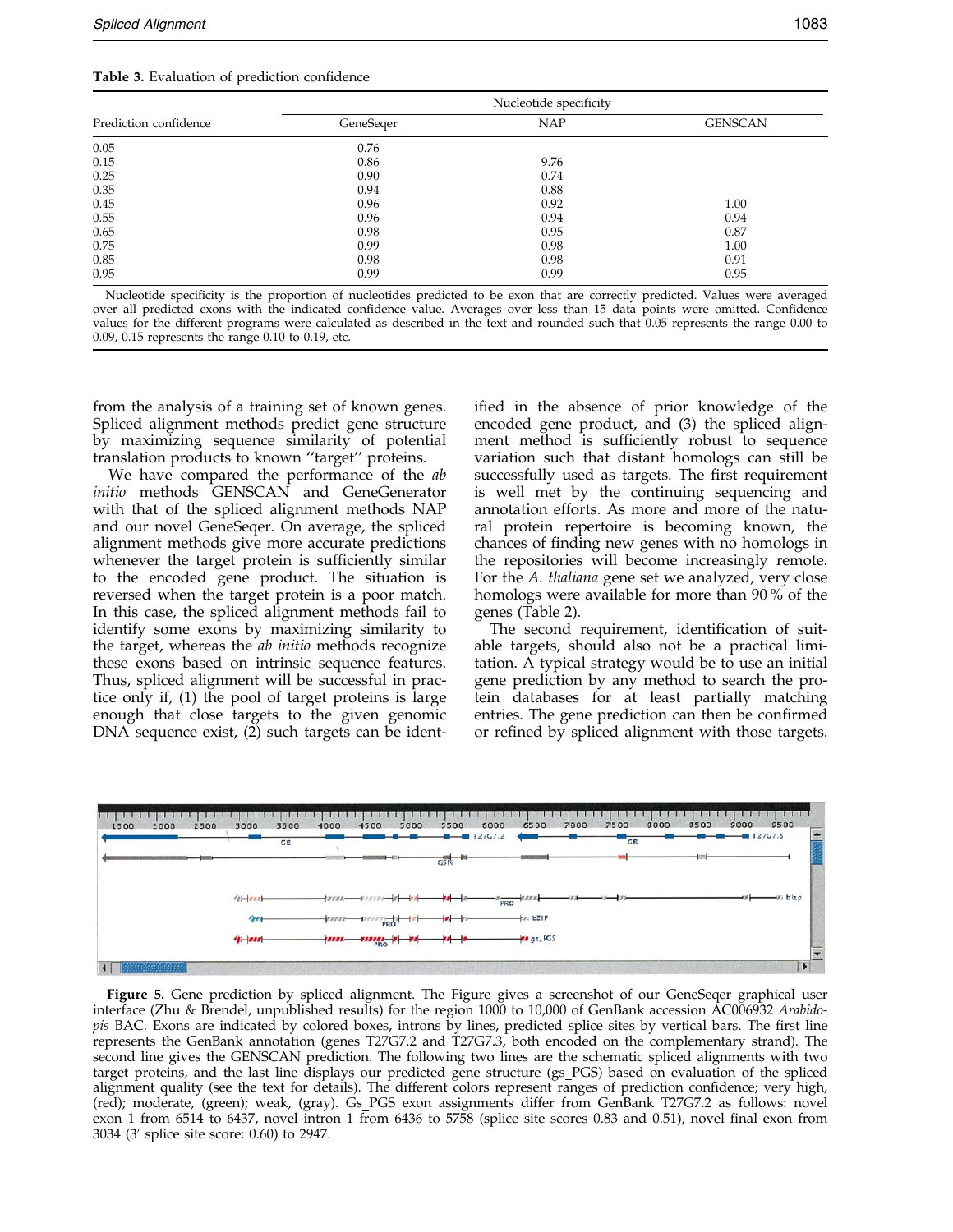<span id="page-9-0"></span>

Figure 6. Gene prediction by spliced alignment. A nifS homolog is predicted in the region 65,000 to 70,000 of the GenBank accession AC006932 Arabidopis BAC. Symbols are as described in the legend to Figure 5. Gs PGS exon assignments differ from GenBank T27G7.17 as follows: exon 4, 68,434 to 68,289 instead of 68,470 to 68,280, exon 8, 67,671 to 67,513 instead of 67,695 to 67,513, and exon 9,66,990 to 66,820 instead of 67,110 to 66,820.

If a target gives a strong global match to a predicted gene product, this would most likely correspond to a correct gene prediction of a homolog of that target protein. Excluding the cognate protein as a target, for our dataset of 50 genes the best targets gave 41 entirely correct predictions with Gene-Seqer (38 with NAP), compared to only 13 for GENSCAN and three for GeneGenerator. In case of partial matching, confidence assignments to the predicted exons can suggest the extent of reliable predictions [\(Huang](#page-10-0) et al., 1997; [Burge &](#page-10-0) Karlin, 1997; Figure 4).

For the third requirement, we have shown that the novel GeneSeger algorithm significantly improves prediction accuracy with more distant homologs by incorporating intrinsic splice site strength evaluation into the spliced alignment (Figures 2 and 3). Moreover, such spliced alignment may also suggest mutation events that could explain protein divergence (Figure 1).

For now, GeneSeqer has only been applied to gene identification in plant genomic DNA. Extensions to other organisms should be straightforward and involve mostly incorporation of speciesspecific splice site prediction methods. Currently, the algorithm as described cannot predict entire gene structures for genes including very long introns (although, in this case, the output would likely show two or more distinct partial alignments corresponding to the different exons separated by long introns). This limitation can be overcome by more sophisticated pre-processing (unpublished results). Comparison of Figures 2 and 3 clearly shows a particular problem for spliced alignment to correctly predict the initial and terminal exons. This results from the fact that most sequence variation of homologous proteins occurs at the N and C termini, so that lower scoring targets would most often correspond to sequences that have diverged in those parts. It may be possible to improve prediction accuracy in these cases by incorporating specific scores for transcription and translation start and termination signals as done in GENSCAN [\(Burge &](#page-10-0) Karlin, 1997).

At present, spliced alignment may be the most powerful tool for genome annotation, but by itself it is still insufficient for accurate automated annotation. Figures 5 and 6 provide typical examples for which alternative predictions have to be resolved by expert human interpretation. Further improvements towards automated annotation may have to involve simultaneous spliced alignment and phylogenetic reconstruction of target protein relationships that distinguishes true orthologs among several matching targets.

# Program Availability

The algorithm is available as a C subroutine and is implemented in the SplicePredictor and Gene-Seqer programs. The source code is available *via* anonymous ftp from ftp.zmdb.iastate.edu. Splice-Predictor and GeneSeqer are also implemented as Web services at http://gremlin1.zool.iastate.edu/ cgi-bin/sp.cgi and http://gremlin1.zool.iastate. edu/cgi-bin/gs.cgi, respectively.

# Acknowledgments

V.B. was supported in part by NSF grant no. 9872657. J.U. was supported in part by NSF grant no. 9734893. The authors thank H.C. Andersen, D. Brutlag, and W. Zhu for critical reading of the manuscript and W. Zhu for help with Figures 5 and 6.

#### References

- Altschul, S. F., Madden, T. L., Schaffer, A. A., Zhang, J., Zhang, Z., Miller, W. & Lipman, D. J. (1997). Gapped BLAST and PSI-BLAST: a new generation of protein database search programs. Nucl. Acids Res. 25, 3389-3402.
- Birney, E., Thompson, J. D. & Gibson, T. J. (1996). Pair-Wise and SearchWise: finding the optimal alignment in a simultaneous comparison of a protein profile against all DNA translation frames. Nucl. Acids Res. 24, 2730-2739.